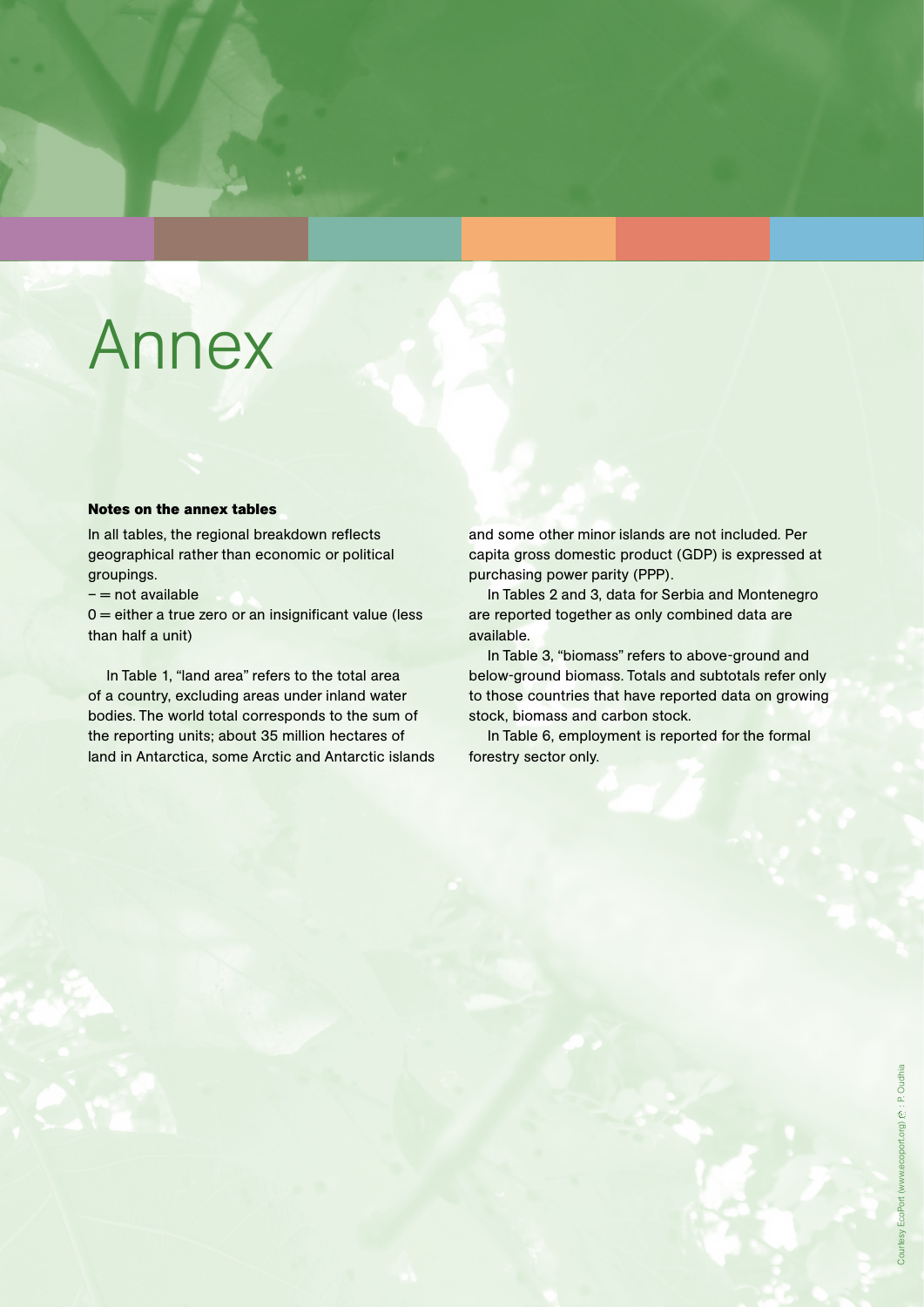### TABLE 1

### Basic data on countries and areas

| Country/area                          | <b>Land area</b> |              | <b>Population 2006</b>        | <b>GDP 2006</b>          |                          |                          |                                   |
|---------------------------------------|------------------|--------------|-------------------------------|--------------------------|--------------------------|--------------------------|-----------------------------------|
|                                       |                  | <b>Total</b> | <b>Density</b>                | Annual<br>growth rate    | Rural                    | Per capita<br>(PPP)      | <b>Annual real</b><br>growth rate |
|                                       | $(1000)$ ha)     | (1000)       | (population/km <sup>2</sup> ) | (%)                      | (% of total)             | (US\$)                   | (96)                              |
| Burundi                               | 2568             | 8 1 7 3      | 318                           | 4.0                      | 89.7                     | 333                      | 5.1                               |
| Cameroon                              | 46 540           | 18 174       | 39                            | 2.1                      | 44.5                     | 2089                     | 3.8                               |
| Central African Republic              | 62 300           | 4 2 6 4      | $\overline{7}$                | 1.7                      | 61.8                     | 6960                     | 4.1                               |
| Chad                                  | 125 920          | 10 4 68      | 8                             | 3.2                      | 74.2                     | 1478                     | 0.5                               |
| Congo                                 | 34 150           | 3 6 8 9      | 11                            | 2.2                      | 39.4                     | 3 4 8 7                  | 6.4                               |
| Democratic Republic of the Congo      | 226 705          | 60 643       | 27                            | 3.2                      | 67.3                     | 281                      | 5.1                               |
| <b>Equatorial Guinea</b>              | 2805             | 495          | 18                            | 2.3                      | 60.9                     | 27 161                   | $-5.6$                            |
| Gabon                                 | 25 767           | 1310         | 5                             | 1.6                      | 15.9                     | 14 208                   | 1.2                               |
| Rwanda                                | 2467             | 9464         | 384                           | 2.5                      | 79.8                     | 738                      | 5.3                               |
| Saint Helena                          | 39               | 6            | 15                            | 0.9                      | 60.0                     |                          | $\qquad \qquad -$                 |
| Sao Tome and Principe                 | 96               | 155          | 161                           | 2.0                      | 41.2                     | 1522                     | 7.0                               |
| <b>Total Central Africa</b>           | 529 357          | 116 841      | 22                            | 2.9                      | 65.2                     |                          |                                   |
|                                       |                  |              |                               |                          |                          |                          |                                   |
| <b>British Indian Ocean Territory</b> | 8                | 1            | 13                            | $\overline{\phantom{a}}$ | $\overline{\phantom{a}}$ | $\overline{\phantom{a}}$ | $\overline{\phantom{a}}$          |
| Comoros                               | 186              | 818          | 440                           | 2.6                      | 62.3                     | 1 1 4 4                  | 0.5                               |
| Djibouti                              | 2 3 1 8          | 818          | 35                            | 1.7                      | 13.5                     | 1966                     | 4.9                               |
| Eritrea                               | 10 100           | 4 6 9 2      | 46                            | 3.7                      | 80.2                     | 682                      | $-1.0$                            |
| Ethiopia                              | 100 000          | 81 0 20      | 81                            | 2.6                      | 83.7                     | 636                      | 9.0                               |
| Kenya                                 | 56 914           | 36 553       | 64                            | 2.7                      | 79.0                     | 1467                     | 6.1                               |
| Madagascar                            | 58 154           | 19 159       | 33                            | 2.8                      | 72.9                     | 878                      | 4.9                               |
| Mauritius                             | 203              | 1 2 5 1      | 616                           | 0.8                      | 57.5                     | 10 571                   | 3.5                               |
| Mayotte                               | 37               | 178          | 476                           | $\overline{\phantom{a}}$ | $\qquad \qquad -$        | L,                       | $\overline{\phantom{0}}$          |
| Réunion                               | 250              | 796          | 318                           | 1.4                      | 7.6                      | -                        | $\qquad \qquad -$                 |
| Seychelles                            | 46               | 86           | 187                           | 1.2                      | 46.6                     | 15 211                   | 5.3                               |
| Somalia                               | 62 734           | 8 4 4 5      | 13                            | 3.0                      | 64.3                     |                          | $\qquad \qquad -$                 |
| Uganda                                | 19 710           | 29 898       | 152                           | 3.3                      | 87.3                     | 893                      | 5.4                               |
| United Republic of Tanzania           | 88 580           | 39 458       | 45                            | 2.5                      | 75.4                     | 995                      | 5.9                               |
| <b>Total East Africa</b>              | 399 241          | 223 173      | 56                            | 2.7                      | 79.4                     |                          |                                   |
|                                       |                  |              |                               |                          |                          |                          |                                   |
| Algeria                               | 238 174          | 33 351       | 14                            | 1.5                      | 36.1                     | 6 3 4 7                  | 3.0                               |
| Egypt                                 | 99 545           | 74 166       | 75                            | 1.8                      | 57.0                     | 4953                     | 6.8                               |
| Libyan Arab Jamahiriya                | 175 954          | 6038         | 3                             | 2.0                      | 14.9                     | 11 622                   | 5.6                               |
| Mauritania                            | 103 070          | 3 0 4 3      | 3                             | 2.7                      | 59.4                     | 1890                     | 11.7                              |
| Morocco                               | 44 630           | 30 852       | 69                            | 1.2                      | 40.7                     | 3915                     | 8.0                               |
| Sudan                                 | 237 600          | 37 707       | 16                            | 2.2                      | 58.3                     | 1931                     | 11.8                              |
| Tunisia                               | 15 536           | 10 215       | 66                            | 1.1                      | 34.3                     | 6859                     | 5.2                               |
| Western Sahara                        | 26 600           | 461          | 2                             | 4.8                      | 5.9                      |                          | $\frac{1}{2}$                     |
| <b>Total Northern Africa</b>          | 941 109          | 195 833      | 21                            | 1.7                      | 48.6                     |                          |                                   |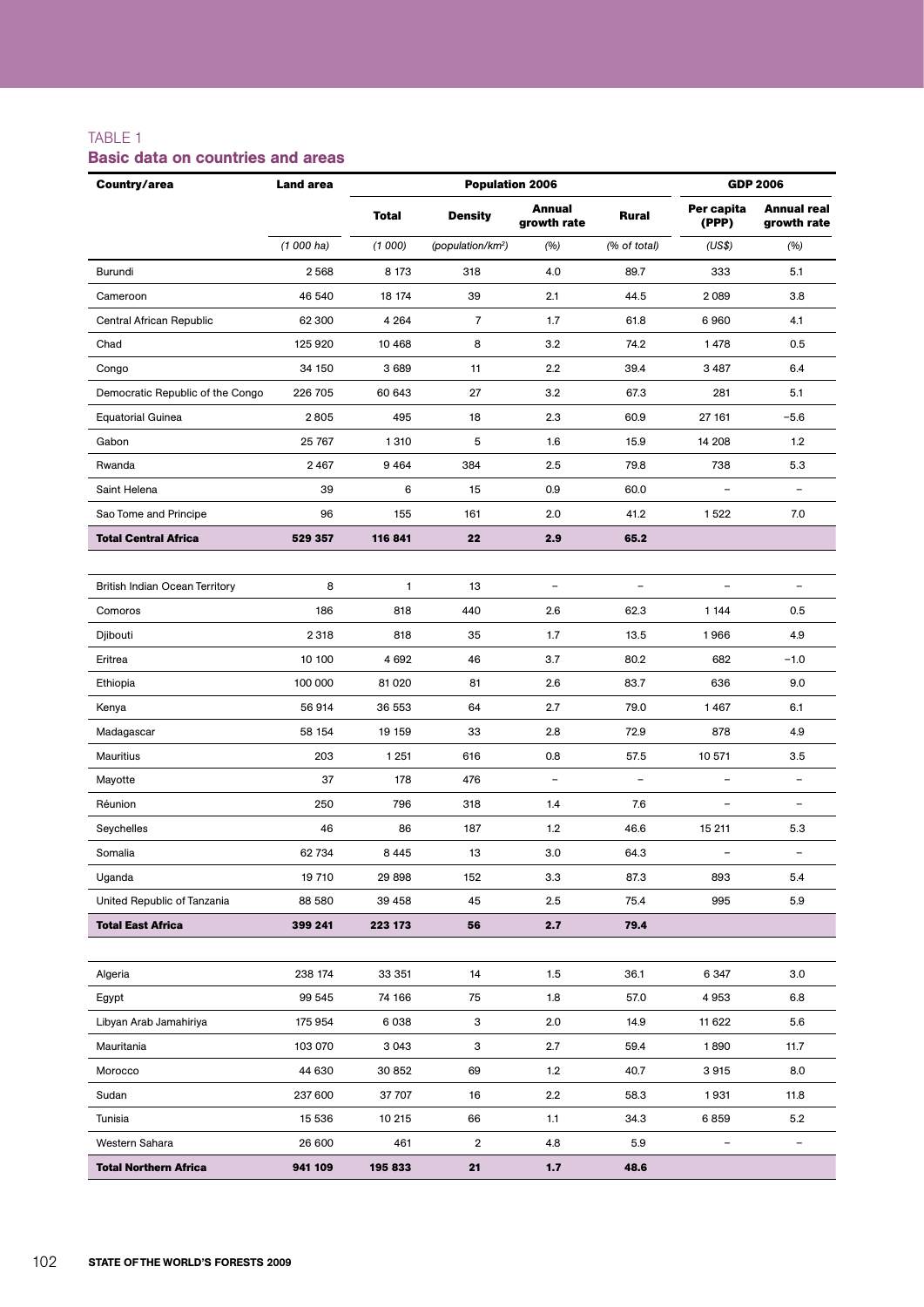| Country/area                             | <b>Land area</b> |              | <b>Population 2006</b>        | <b>GDP 2006</b>       |              |                     |                            |
|------------------------------------------|------------------|--------------|-------------------------------|-----------------------|--------------|---------------------|----------------------------|
|                                          |                  | <b>Total</b> | <b>Density</b>                | Annual<br>growth rate | Rural        | Per capita<br>(PPP) | Annual real<br>growth rate |
|                                          | $(1000)$ ha)     | (1000)       | (population/km <sup>2</sup> ) | (%)                   | (% of total) | (US\$)              | (%)                        |
| Angola                                   | 124 670          | 16 557       | 13                            | 2.9                   | 46.0         | 4 4 3 4             | 18.6                       |
| Botswana                                 | 56 673           | 1858         | 3                             | 1.3                   | 41.8         | 12 508              | 2.1                        |
| Lesotho                                  | 3035             | 1994         | 66                            | 0.7                   | 81.0         | 1440                | 7.2                        |
| Malawi                                   | 9408             | 13 570       | 144                           | 2.6                   | 82.3         | 700                 | 7.4                        |
| Mozambique                               | 78 638           | 20 971       | 27                            | 2.1                   | 64.7         | 739                 | 8.0                        |
| Namibia                                  | 82 3 29          | 2046         | $\overline{2}$                | 1.3                   | 64.3         | 4819                | 2.9                        |
| South Africa                             | 121 447          | 48 282       | 40                            | 0.7                   | 40.2         | 9 0 87              | 5.0                        |
| Swaziland                                | 1720             | 1 1 3 3      | 66                            | 0.8                   | 75.6         | 4 6 7 1             | 2.1                        |
| Zambia                                   | 74 339           | 11 696       | 16                            | 1.9                   | 64.9         | 1 2 5 9             | 6.2                        |
| Zimbabwe                                 | 38 685           | 13 2 28      | 34                            | 0.8                   | 63.6         | 195                 | $-5.4$                     |
| <b>Total Southern Africa</b>             | 590 944          | 131 335      | 22                            | 1.5                   | 55.1         |                     |                            |
|                                          |                  |              |                               |                       |              |                     |                            |
| Benin                                    | 11 062           | 8759         | 79                            | 3.2                   | 59.5         | 1 2 6 3             | 4.1                        |
| <b>Burkina Faso</b>                      | 27 360           | 14 3 5 8     | 52                            | 3.1                   | 81.3         | 1 1 3 0             | 6.4                        |
| Cape Verde                               | 403              | 518          | 129                           | 2.4                   | 42.0         | 2697                | 6.1                        |
| Côte d'Ivoire                            | 31800            | 18914        | 59                            | 1.8                   | 54.6         | 1650                | 0.9                        |
| Gambia                                   | 1000             | 1663         | 166                           | 2.8                   | 45.3         | 1 1 3 0             | 4.5                        |
| Ghana                                    | 22754            | 23 008       | 101                           | 2.1                   | 51.5         | 1 2 4 5             | 6.2                        |
| Guinea                                   | 24 572           | 9 181        | 37                            | 2.0                   | 66.5         | 1 1 4 9             | 2.8                        |
| Guinea-Bissau                            | 2812             | 1645         | 58                            | 3.1                   | 70.3         | 478                 | 4.2                        |
| Liberia                                  | 9632             | 3578         | 37                            | 4.0                   | 41.2         | 334                 | 7.8                        |
| Mali                                     | 122 019          | 11968        | 10                            | 3.1                   | 68.9         | 1058                | 5.3                        |
| Niger                                    | 126 670          | 13 736       | 11                            | 3.6                   | 83.0         | 629                 | 4.8                        |
| Nigeria                                  | 91 077           | 144 719      | 159                           | 2.4                   | 51.0         | 1611                | 5.2                        |
| Senegal                                  | 19 253           | 12 072       | 63                            | 2.6                   | 58.1         | 1585                | 2.3                        |
| Sierra Leone                             | 7 1 6 2          | 5742         | 80                            | 2.8                   | 58.6         | 630                 | 7.4                        |
| Togo                                     | 5439             | 6410         | 118                           | 2.8                   | 59.2         | 776                 | 4.1                        |
| <b>Total West Africa</b>                 | 503 015          | 276 271      | 55                            | 2.5                   | 56.6         |                     |                            |
| <b>Total Africa</b>                      | 2963666          | 943 453      | 32                            | 2.3                   | 61.2         |                     |                            |
|                                          |                  |              |                               |                       |              |                     |                            |
| China                                    | 932749           | 1 328 474    | 142                           | 0.6                   | 58.7         | 4 6 4 4             | 10.7                       |
| Democratic People's Republic<br>of Korea | 12 041           | 23 707       | 197                           | 0.4                   | 38.0         | -                   | $\overline{\phantom{0}}$   |
| Japan                                    | 36 450           | 127953       | 351                           | 0.0                   | 34.0         | 31947               | 2.2                        |
| Mongolia                                 | 156 650          | 2604         | $\overline{2}$                | 0.9                   | 43.1         | 2887                | 8.6                        |
| Republic of Korea                        | 9873             | 48 050       | 487                           | 0.4                   | 19.0         | 22 988              | 5.0                        |
| <b>Total East Asia</b>                   | 1 147 763        | 1530788      | 133                           | 0.5                   | 55.0         |                     |                            |
|                                          |                  |              |                               |                       |              |                     |                            |
| American Samoa                           | 20               | 65           | 325                           | 1.6                   | 8.4          | $\qquad \qquad -$   | $\overline{\phantom{a}}$   |
| Australia                                | 768 230          | 20 530       | 3                             | 1.1                   | 11.6         | 35 547              | 2.5                        |
| Cook Islands                             | 24               | 13           | 54                            | $-0.5$                | 27.8         |                     | -                          |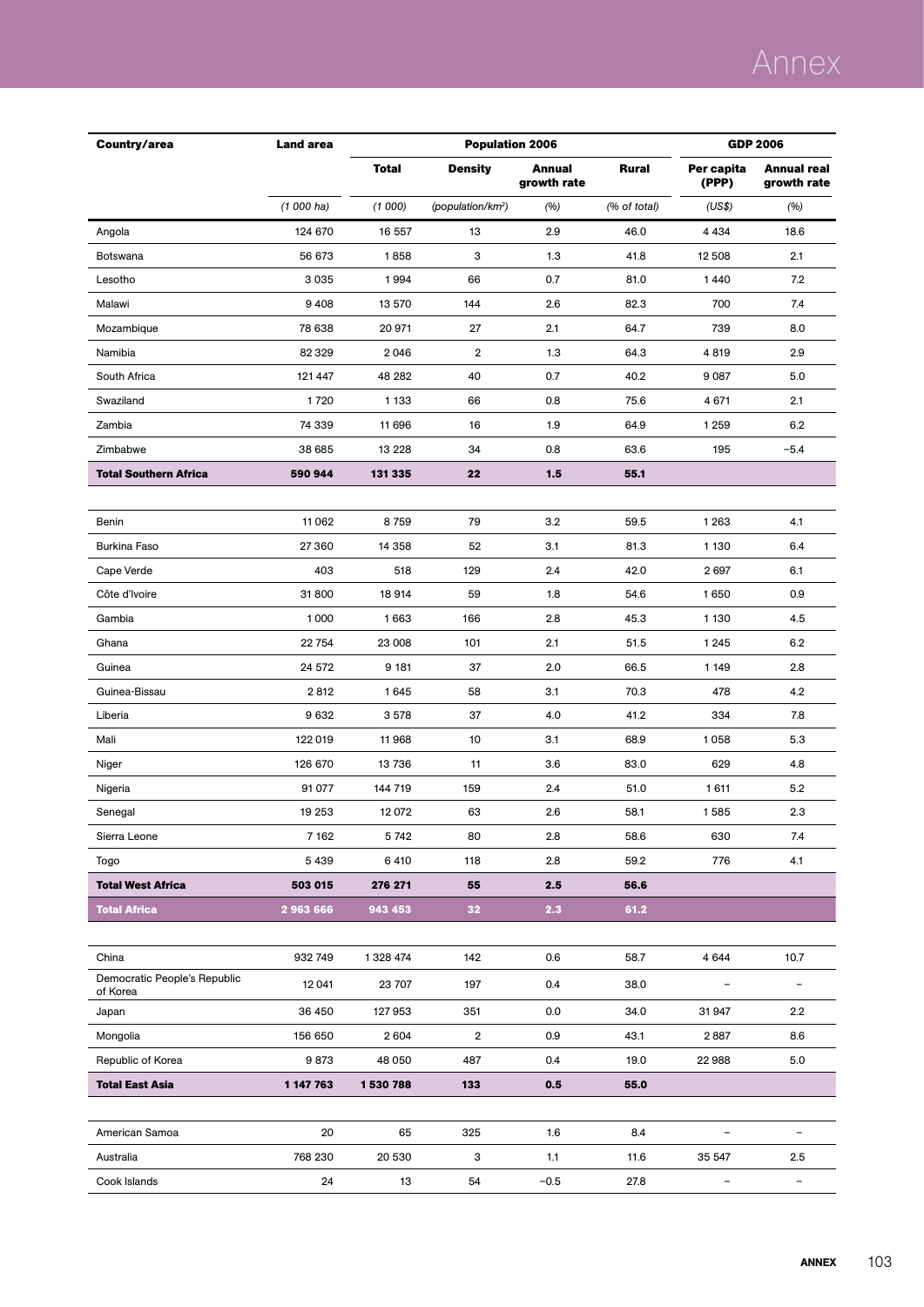### TABLE 1 (CONT.)

### Basic data on countries and areas

| Country/area                     | <b>Land area</b> |              | <b>Population 2006</b>        |                              |                          |                          | <b>GDP 2006</b>                   |
|----------------------------------|------------------|--------------|-------------------------------|------------------------------|--------------------------|--------------------------|-----------------------------------|
|                                  |                  | <b>Total</b> | <b>Density</b>                | <b>Annual</b><br>growth rate | <b>Rural</b>             | Per capita<br>(PPP)      | <b>Annual real</b><br>growth rate |
|                                  | $(1000)$ ha)     | (1000)       | (population/km <sup>2</sup> ) | (%)                          | (% of total)             | (US\$)                   | (%)                               |
| Fiji                             | 1827             | 833          | 46                            | 0.6                          | 48.7                     | 4548                     | 3.6                               |
| French Polynesia                 | 366              | 259          | 71                            | 1.6                          | 48.3                     | $\equiv$                 | $\overline{\phantom{a}}$          |
| Guam                             | 54               | 171          | 317                           | 1.8                          | 5.9                      |                          | $\equiv$                          |
| Kiribati                         | 81               | 93           | 115                           | 1.1                          | 51.8                     | 3688                     | 5.8                               |
| Marshall Islands                 | 18               | 57           | 317                           | 1.8                          | 33.1                     | 6429                     | 3.0                               |
| Micronesia (Federated States of) | 70               | 110          | 157                           | 0.6                          | 77.6                     | 5565                     | $-0.7$                            |
| Nauru                            | $\overline{2}$   | 10           | 500                           | 1.6                          | $\overline{\phantom{a}}$ | $\overline{\phantom{0}}$ | $\overline{\phantom{a}}$          |
| New Caledonia                    | 1828             | 237          | 13                            | 1.3                          | 35.9                     | $\overline{\phantom{0}}$ | $\overline{\phantom{0}}$          |
| New Zealand                      | 26 771           | 4 1 3 9      | 15                            | 1.0                          | 13.7                     | 25 517                   | 1.9                               |
| Niue                             | 26               | $\mathbf{1}$ | $\overline{4}$                | $-0.1$                       | $\overline{\phantom{a}}$ |                          | $\overline{\phantom{a}}$          |
| Northern Mariana Islands         | 46               | 82           | 178                           | 2.5                          | 5.3                      |                          | $\qquad \qquad -$                 |
| Palau                            | 46               | 20           | 43                            | 0.5                          | 30.3                     | 14 209                   | 5.7                               |
| Papua New Guinea                 | 45 286           | 6 201        | 14                            | 2.2                          | 86.5                     | 1817                     | 2.6                               |
| Pitcairn Islands                 | 5                | 0            | 1                             | $\overline{\phantom{a}}$     | $\overline{\phantom{a}}$ |                          | $\qquad \qquad -$                 |
| Samoa                            | 283              | 185          | 65                            | 1.1                          | 77.4                     | 5 1 4 8                  | 2.3                               |
| Solomon Islands                  | 2799             | 484          | 17                            | 2.5                          | 82.7                     | 1839                     | 6.1                               |
| Tokelau                          | 1                | $\mathbf{1}$ | 139                           | 0.7                          | $\overline{\phantom{a}}$ | $\overline{\phantom{a}}$ | $\overline{\phantom{a}}$          |
| Tonga                            | 72               | 99           | 138                           | 0.3                          | 75.7                     | 5 4 0 5                  | 1.4                               |
| Tuvalu                           | 3                | 10           | 333                           | 0.4                          | 40.0                     |                          | $\overline{\phantom{a}}$          |
| Vanuatu                          | 1 2 1 9          | 220          | 18                            | 2.3                          | 76.1                     | 3768                     | 7.2                               |
| Wallis and Futuna Islands        | 14               | 15           | 107                           | 1.2                          | $\overline{\phantom{a}}$ |                          | $\qquad \qquad -$                 |
| <b>Total Oceania</b>             | 849 091          | 33 835       | 4                             | 1.3                          | 29.3                     |                          |                                   |
|                                  |                  |              |                               |                              |                          |                          |                                   |
| Bangladesh                       | 13 017           | 155 990      | 1 1 9 8                       | 1.8                          | 74.5                     | 1 1 5 5                  | 6.6                               |
| Bhutan                           | 4 700            | 648          | 14                            | 1.7                          | 88.6                     | 4 0 1 0                  | 8.5                               |
| India                            | 297 319          | 1 151 751    | 387                           | 1.5                          | 71.0                     | 2469                     | 9.2                               |
| <b>Maldives</b>                  | 30               | 300          | 1000                          | 1.7                          | 69.9                     | 5 0 0 8                  | 23.5                              |
| Nepal                            | 14 300           | 27 641       | 193                           | 2.0                          | 83.7                     | 999                      | 2.8                               |
| Pakistan                         | 77088            | 160 943      | 209                           | 1.8                          | 64.7                     | 2 3 6 1                  | 6.9                               |
| Sri Lanka                        | 6463             | 19 207       | 297                           | 0.5                          | 84.9                     | 3747                     | 7.4                               |
| <b>Total South Asia</b>          | 412 917          | 1516480      | 367                           | 1.6                          | 71.1                     |                          |                                   |
|                                  |                  |              |                               |                              |                          |                          |                                   |
| Brunei Darussalam                | 527              | 381          | 72                            | 2.1                          | 26.1                     | 49 898                   | 5.1                               |
| Cambodia                         | 17652            | 14 196       | 80                            | 1.7                          | 79.7                     | 1619                     | 10.8                              |
| Indonesia                        | 181 157          | 228 864      | 126                           | 1.2                          | 50.8                     | 3 4 5 4                  | 5.5                               |
| Lao People's Democratic Republic | 23 080           | 5759         | 25                            | 1.7                          | 79.0                     | 1980                     | 7.6                               |
| Malaysia                         | 32 855           | 26 113       | 79                            | 1.8                          | 31.8                     | 12 536                   | 5.9                               |
| Myanmar                          | 65 755           | 48 379       | 74                            | 0.9                          | 68.7                     | 979                      | 4.1                               |
| Philippines                      | 29 817           | 86 263       | 289                           | 2.0                          | 36.6                     | 3 1 5 3                  | 5.4                               |
|                                  |                  |              |                               |                              |                          |                          |                                   |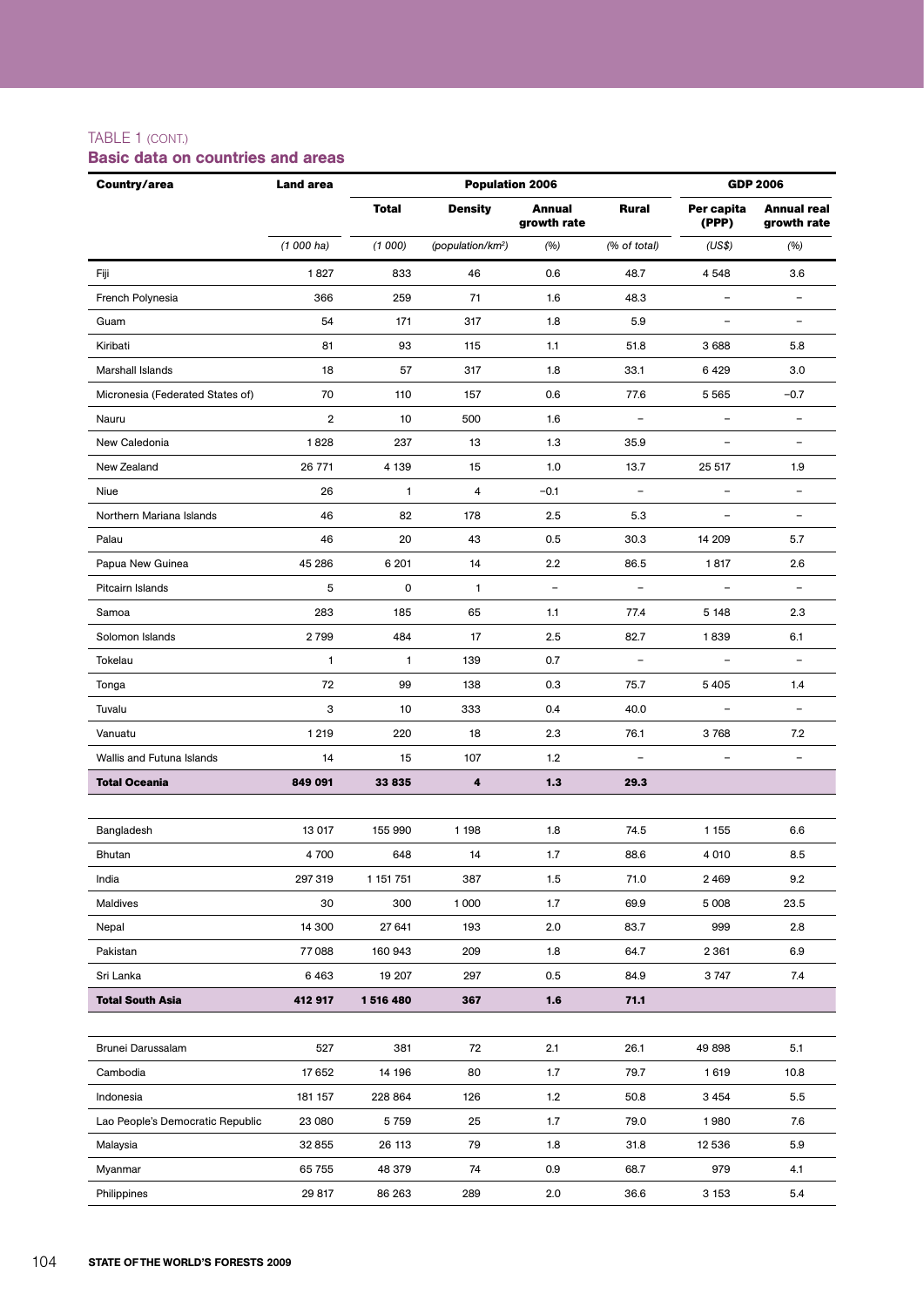| Country/area                                 | <b>Land area</b> |              | <b>Population 2006</b>        | <b>GDP 2006</b>       |                          |                          |                            |
|----------------------------------------------|------------------|--------------|-------------------------------|-----------------------|--------------------------|--------------------------|----------------------------|
|                                              |                  | <b>Total</b> | <b>Density</b>                | Annual<br>growth rate | Rural                    | Per capita<br>(PPP)      | Annual real<br>growth rate |
|                                              | $(1000)$ ha)     | (1000)       | (population/km <sup>2</sup> ) | (%)                   | (% of total)             | (US\$)                   | (%)                        |
| Singapore                                    | 69               | 4 3 8 1      | 6 3 5 8                       | 1.2                   | 0.0                      | 44 708                   | 7.9                        |
| Thailand                                     | 51 089           | 63 4 43      | 124                           | 0.7                   | 67.4                     | 7599                     | 5.0                        |
| Timor-Leste                                  | 1487             | 1 1 1 3      | 75                            | 4.3                   | 73.1                     | 2 141                    | $-1.6$                     |
| Viet Nam                                     | 31 007           | 86 205       | 278                           | 1.4                   | 73.1                     | 2 3 6 3                  | 8.2                        |
| <b>Total Southeast Asia</b>                  | 434 495          | 565 097      | 130                           | 1.3                   | 55.2                     |                          |                            |
| <b>Total Asia and the Pacific</b>            | 2 844 265        | 3 646 200    | 128                           | 1.1                   | 61.5                     |                          |                            |
|                                              |                  |              |                               |                       |                          |                          |                            |
| <b>Belarus</b>                               | 20 748           | 9742         | 47                            | $-0.5$                | 27.3                     | 9732                     | 9.9                        |
| Republic of Moldova                          | 3 2 8 7          | 3 832        | 117                           | $-1.1$                | 53.0                     | 2377                     | 4.0                        |
| <b>Russian Federation</b>                    | 1638 139         | 143 221      | 9                             | $-0.5$                | 27.1                     | 13 116                   | 6.7                        |
| Ukraine                                      | 57938            | 46 557       | 80                            | $-0.8$                | 32.0                     | 6 212                    | 7.1                        |
| <b>Total CIS countries</b>                   | 1720 112         | 203 352      | 12                            | $-0.6$                | 28.7                     |                          |                            |
|                                              |                  |              |                               |                       |                          |                          |                            |
| Albania                                      | 2740             | 3 172        | 116                           | 0.6                   | 53.9                     | 5886                     | 5.0                        |
| Bosnia and Herzegovina                       | 5 1 2 0          | 3926         | 77                            | 0.3                   | 53.7                     | 6488                     | 6.0                        |
| Bulgaria                                     | 10 864           | 7692         | 71                            | $-0.7$                | 29.7                     | 10 274                   | 6.1                        |
| Croatia                                      | 5 5 9 2          | 4556         | 81                            | 0.1                   | 43.2                     | 14 309                   | 4.8                        |
| Czech Republic                               | 7726             | 10 188       | 132                           | 0.0                   | 26.5                     | 22 118                   | 6.1                        |
| Estonia                                      | 4 2 3 9          | 1339         | 32                            | $-0.4$                | 30.9                     | 18 969                   | 11.4                       |
| Hungary                                      | 8961             | 10 058       | 112                           | $-0.3$                | 33.3                     | 18 277                   | 3.9                        |
| Latvia                                       | 6 2 2 9          | 2 2 8 9      | 37                            | $-0.5$                | 32.1                     | 15 350                   | 11.9                       |
| Lithuania                                    | 6 2 6 8          | 3 4 0 8      | 54                            | $-0.5$                | 33.4                     | 15738                    | 7.7                        |
| Montenegro                                   | 1380             | 608          | 44                            | $-0.3$                | $\overline{\phantom{a}}$ | 9034                     | 16.2                       |
| Poland                                       | 30 633           | 38 140       | 125                           | $-0.1$                | 37.8                     | 14836                    | 6.1                        |
| Romania                                      | 22998            | 21 531       | 94                            | $-0.4$                | 46.1                     | 10 431                   | 7.7                        |
| Serbia                                       | 8820             | 9875         | 112                           | 0.1                   | $\overline{\phantom{a}}$ | 9 4 3 4                  | 5.7                        |
| Slovakia                                     | 4810             | 5388         | 112                           | 0.0                   | 43.7                     | 17730                    | 8.3                        |
| Slovenia                                     | 2014             | 2000         | 99                            | 0.1                   | 48.8                     | 24 356                   | 5.2                        |
| The former Yugoslav Republic<br>of Macedonia | 2543             | 2036         | 80                            | 0.1                   | 30.4                     | 7850                     | 3.0                        |
| <b>Total Eastern Europe</b>                  | 130 937          | 126 206      | 96                            | $-0.2$                | 39.4                     |                          |                            |
|                                              |                  |              |                               |                       |                          |                          |                            |
| Andorra                                      | 47               | 74           | 157                           | 1.4                   | 9.7                      |                          | $\blacksquare$             |
| Austria                                      | 8 2 4 5          | 8 3 2 7      | 101                           | 0.4                   | 33.9                     | 36 049                   | 3.1                        |
| Belgium                                      | 3023             | 10 4 30      | 345                           | 0.3                   | 2.8                      | 33 543                   | 3.2                        |
| Channel Islands                              | 19               | 148          | 779                           | 0.4                   | 69.4                     | $\overline{\phantom{0}}$ | $\overline{\phantom{a}}$   |
| Denmark                                      | 4 2 4 3          | 5430         | 128                           | 0.3                   | 14.3                     | 35 692                   | 3.2                        |
| Faeroe Islands                               | 140              | 48           | 34                            | 0.6                   | 61.0                     | $\overline{\phantom{a}}$ | $\overline{\phantom{a}}$   |
| Finland                                      | 30 459           | 5 2 6 1      | 17                            | 0.3                   | 38.8                     | 33 0 22                  | 5.5                        |
| France                                       | 55 010           | 61 329       | 111                           | 0.6                   | 23.1                     | 31992                    | 2.0                        |
| Germany                                      | 34 877           | 82 640       | 237                           | 0.0                   | 24.7                     | 32 322                   | 2.8                        |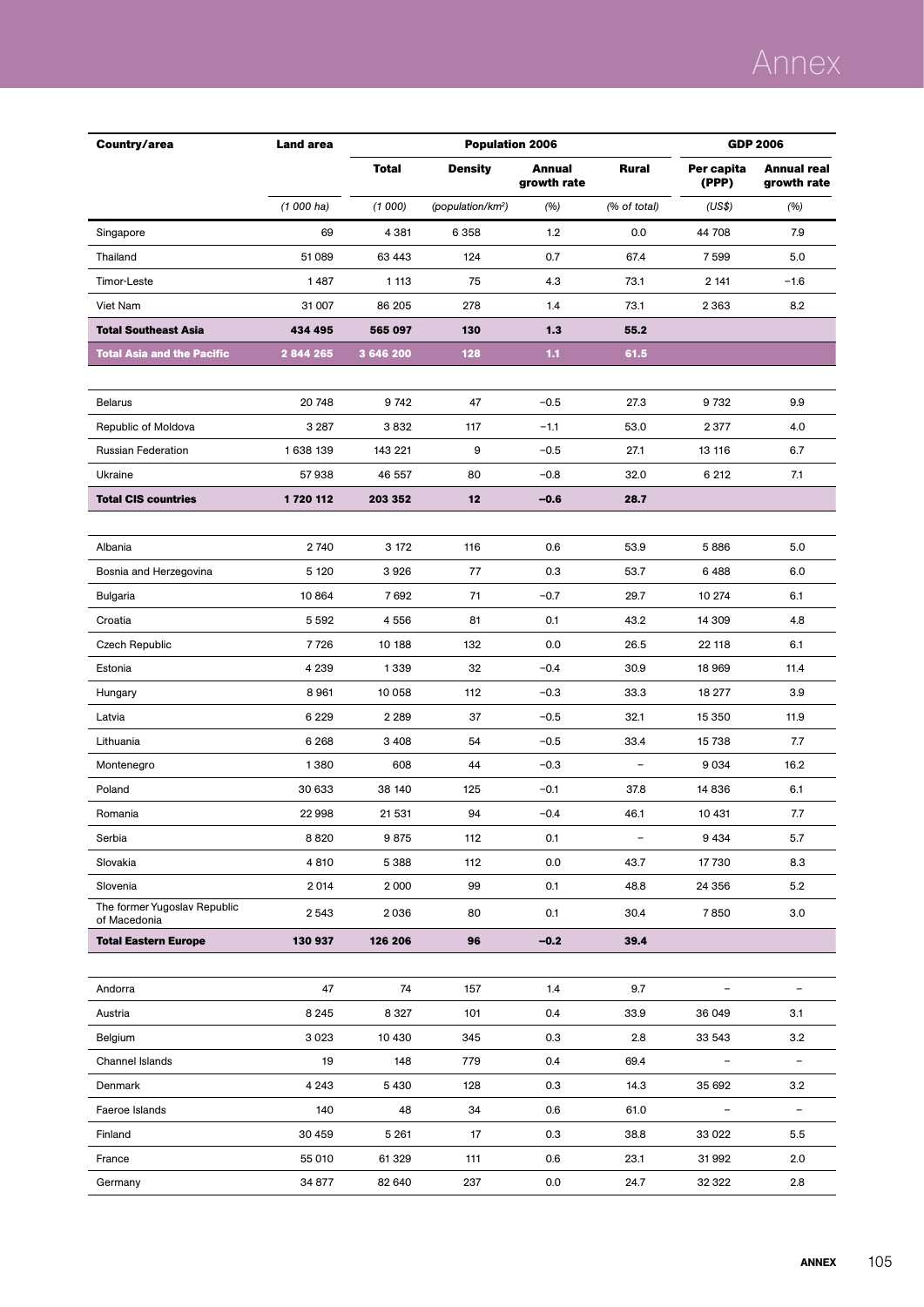### TABLE 1 (cont.)

#### Gibraltar 1 29 2 900 0.1 0.0 – – Greece 12 890 11 122 86 0.2 40.9 27 333 4.3 Holy See – 1 – –0.1 0.0 – – Iceland 10 025 298 3 1.0 7.1 36 923 2.6 Ireland 6 889 4 221 61 1.9 39.2 40 268 5.7 Isle of Man 57 78 137 –0.2 48.1 – – Italy 29 411 58 778 200 0.2 32.2 29 053 1.9 Liechtenstein 16 34 213 0.9 85.4 – – Luxembourg 259 461 178 1.1 17.3 75 611 6.2 Malta 32 404 1 263 0.5 4.5 21 720 3.4 Monaco 2 32 1 600 1.1 0.0 – – Netherlands 3 388 16 378 483 0.3 19.3 36 560 2.9 Norway 30 428 4 668 15 0.6 22.5 50 078 2.9 Portugal 9 150 10 578 116 0.5 41.8 20 784 1.3 San Marino 6 30 500 0.8 2.5 – – Spain 49 919 43 886 88 1.1 23.2 28 649 3.9 Sweden 41 033 9 078 22 0.4 15.7 34 193 4.2 Switzerland 4 000 7 454 186 0.4 24.4 37 194 3.2 United Kingdom 2.8 24 193 60 512 250 0.1 10.2 33 087 2.8 **Total Western Europe 357 762 401 729 112 0.4 23.4 Total Europe 2 208 811 731 287 33 0.0 27.7 Country/area Land area Population 2006 GDP 2006 Total Density Annual growth rate Rural Per capita (PPP) Annual real growth rate** *(1 000 ha) (1 000) (population/km2 ) (%) (% of total) (US\$) (%)*

| Anguilla                      | 9      | 12     | 133     | 1.5   | $\qquad \qquad -$ | -                        | -                        |
|-------------------------------|--------|--------|---------|-------|-------------------|--------------------------|--------------------------|
| Antigua and Barbuda           | 44     | 84     | 191     | 1.2   | 60.4              | 16 578                   | 11.5                     |
| Aruba                         | 18     | 103    | 572     | 1.0   | 53.3              | -                        | $\overline{\phantom{a}}$ |
| <b>Bahamas</b>                | 1001   | 327    | 33      | 1.2   | 9.4               | 23 9 27                  | 3.4                      |
| <b>Barbados</b>               | 43     | 292    | 679     | 0.3   | 46.7              | 18 145                   | 3.9                      |
| Bermuda                       | 5      | 64     | 1 2 8 0 | 0.3   | 0.0               | $\overline{\phantom{m}}$ |                          |
| <b>British Virgin Islands</b> | 15     | 22     | 147     | $1.2$ | 36.4              |                          |                          |
| Cayman Islands                | 26     | 46     | 177     | 2.2   | 0.0               |                          |                          |
| Cuba                          | 10 982 | 11 266 | 103     | 0.1   | 24.6              | $\overline{\phantom{0}}$ |                          |
| Dominica                      | 75     | 67     | 89      | 0.8   | 26.8              | 9 2 3 6                  | 4.0                      |
| Dominican Republic            | 4838   | 9 6 14 | 199     | 1.5   | 32.5              | 5866                     | 10.7                     |
| Grenada                       | 34     | 105    | 309     | 1.0   | 69.3              | 9 4 1 5                  | 0.7                      |
| Guadeloupe                    | 169    | 441    | 261     | 0.7   | 0.2               | $\qquad \qquad -$        | $\overline{\phantom{m}}$ |
| Haiti                         | 2756   | 9445   | 343     | 1.6   | 60.5              | 1 2 2 4                  | 2.3                      |
| Jamaica                       | 1083   | 2698   | 249     | 0.6   | 46.6              | 7567                     | 2.5                      |
| Martinique                    | 106    | 397    | 375     | 0.5   | 3.8               | $\qquad \qquad -$        | $\overline{\phantom{m}}$ |
| Montserrat                    | 10     | 5      | 50      | 3.5   | -                 |                          |                          |

### Basic data on countries and areas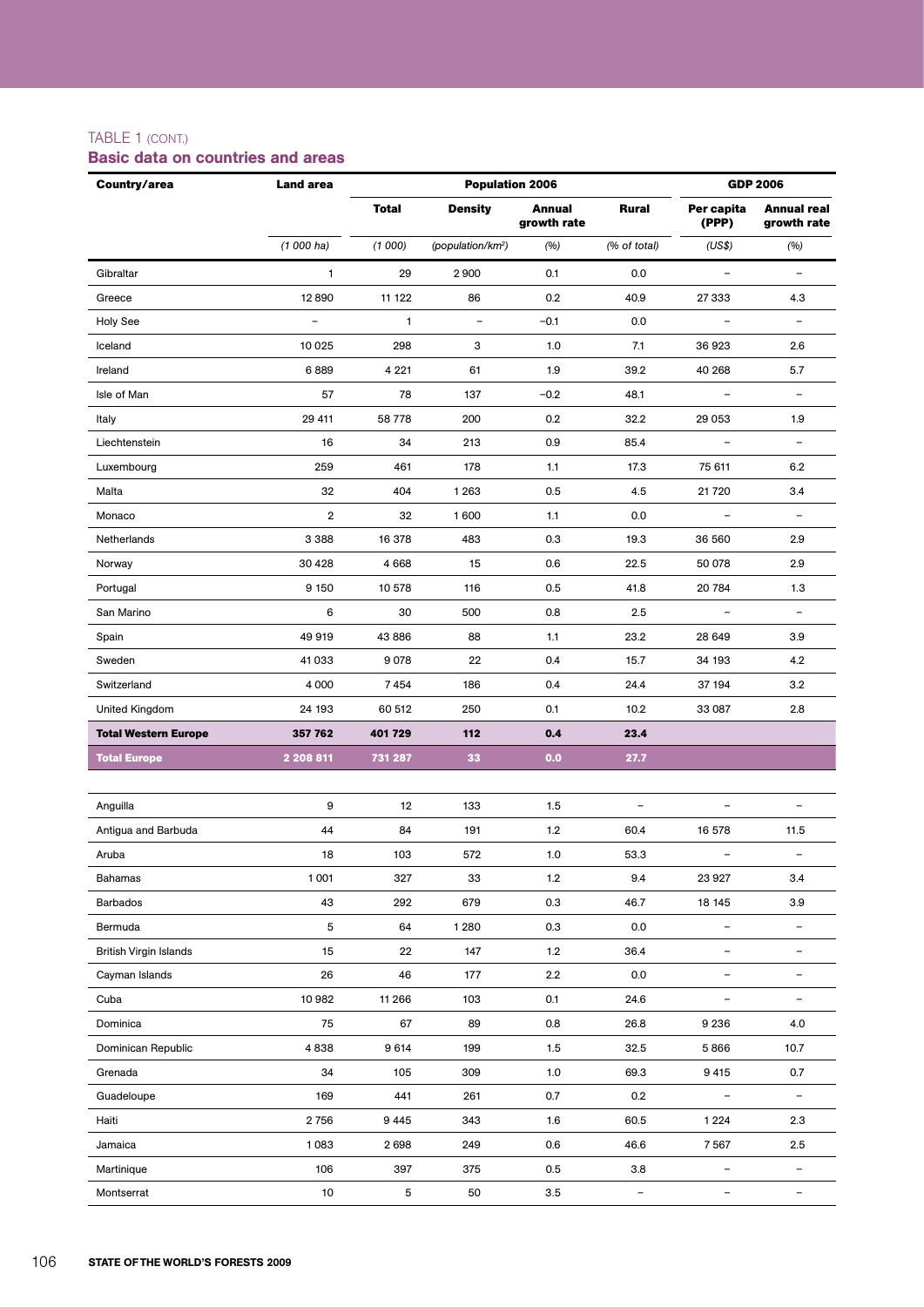| <b>Total</b><br><b>Annual</b><br>Per capita<br><b>Annual real</b><br><b>Density</b><br>Rural<br>growth rate<br>(PPP)<br>growth rate<br>$(1000)$ ha)<br>(1000)<br>(population/km <sup>2</sup> )<br>(%)<br>(% of total)<br>(US\$)<br>(%)<br>80<br>$\equiv$<br><b>Netherlands Antilles</b><br>188<br>235<br>1.1<br>29.3<br>-<br>887<br>3968<br>447<br>2.2<br>Puerto Rico<br>0.6<br>÷,<br>$\overline{\phantom{0}}$<br>14 8 86<br>Saint Kitts and Nevis<br>26<br>49<br>188<br>1.1<br>67.8<br>5.8<br>1.2<br>Saint Lucia<br>61<br>163<br>267<br>72.3<br>9992<br>4.5<br>39<br>Saint Vincent and the Grenadines<br>119<br>305<br>0.5<br>53.7<br>8916<br>6.9<br>259<br>12.0<br>Trinidad and Tobago<br>513<br>1328<br>0.4<br>87.5<br>17 717<br><b>Turks and Caicos Islands</b><br>43<br>25<br>58<br>4.2<br>53.8<br>$\overline{\phantom{a}}$<br>$\overline{\phantom{a}}$<br>5.6<br>35<br>111<br>317<br>0.0<br>United States Virgin Islands<br>-<br><b>Total Caribbean</b><br>22898<br>40 939<br>179<br>0.9<br>36.1<br>2 2 8 1<br>281<br>12<br>2.2<br>7846<br>5.6<br><b>Belize</b><br>51.5<br>5 10 6<br>4398<br>37.8<br>9564<br>8.2<br>Costa Rica<br>86<br>1.6<br>2072<br>326<br>4.2<br>El Salvador<br>6762<br>1.4<br>39.9<br>5765<br>Guatemala<br>10843<br>13 0 28<br>120<br>2.5<br>52.3<br>5 175<br>4.5<br>Honduras<br>11 189<br>6968<br>62<br>2.0<br>53.0<br>3 5 4 3<br>6.0<br>46<br>12 140<br>5 5 3 2<br>1.3<br>40.6<br>2789<br>3.7<br>Nicaragua<br>44<br>9 2 5 5<br>8.1<br>Panama<br>7443<br>3 2 8 7<br>1.7<br>28.4<br>1.9<br><b>Total Central America</b><br>51 074<br>40 256<br>79<br>45.2<br>273 669<br>Argentina<br>39 134<br>14<br>1.0<br>9.7<br>11985<br>8.5<br>9<br>4.6<br><b>Bolivia</b><br>108 438<br>9 3 5 3<br>1.9<br>35.3<br>3937<br>Brazil<br>845 942<br>189 322<br>22<br>1.3<br>15.3<br>8949<br>3.7<br>74 880<br>22<br>1.0<br>12.1<br>4.0<br>Chile<br>16 4 65<br>13 0 30<br>Colombia<br>110 950<br>45 558<br>41<br>1.4<br>27.0<br>6 3 7 8<br>6.8<br>27 684<br>3.9<br>Ecuador<br>13 201<br>48<br>1.1<br>36.7<br>7 1 4 5<br>$\overline{\mathbf{2}}$<br>0<br>1 2 1 7<br>0.4<br><b>Falkland Islands</b><br>$\overline{\phantom{a}}$<br>-<br>8815<br>197<br>$\overline{2}$<br>2.6<br>French Guiana<br>24.6<br>-<br>$\overline{\mathbf{4}}$<br>19 685<br>739<br>0.1<br>71.7<br>3547<br>4.8<br>Guyana<br>39 730<br>6015<br>15<br>1.9<br>40.9<br>4.3<br>Paraguay<br>4 0 3 4<br>128 000<br>22<br>Peru<br>27 588<br>1.2<br>27.2<br>7092<br>7.7<br>South Georgia and the South<br>409<br>0<br>0<br>$\overline{\phantom{a}}$<br>$\overline{\phantom{a}}$<br>$\overline{\phantom{a}}$<br>Sandwich Islands<br>3<br>7984<br>Suriname<br>15 600<br>455<br>0.7<br>25.8<br>5.8<br>Uruguay<br>17502<br>3 3 3 1<br>19<br>0.2<br>7.9<br>10 203<br>7.0<br>6.3<br>Venezuela (Bolivarian Republic of)<br>88 205<br>27 191<br>31<br>1.7<br>11 060<br>10.3<br>21<br>$1.3$<br><b>Total South America</b><br>1760726<br>378 551<br>17.9<br><b>Total Latin America</b><br>1834698<br>25<br>$1.3$<br>21.9<br>459 746<br>and the Caribbean<br>909 351<br>32 576<br>4<br>0.9<br>36 713<br>2.8<br>Canada<br>19.8<br>0<br>Greenland<br>41 045<br>57<br>0.3<br>16.8<br>÷,<br>194 395<br>105 342<br>54<br>$1.0$<br>23.7<br>12 177<br>4.8<br>Mexico | Country/area | <b>Land area</b> | <b>Population 2006</b> | <b>GDP 2006</b> |  |  |
|----------------------------------------------------------------------------------------------------------------------------------------------------------------------------------------------------------------------------------------------------------------------------------------------------------------------------------------------------------------------------------------------------------------------------------------------------------------------------------------------------------------------------------------------------------------------------------------------------------------------------------------------------------------------------------------------------------------------------------------------------------------------------------------------------------------------------------------------------------------------------------------------------------------------------------------------------------------------------------------------------------------------------------------------------------------------------------------------------------------------------------------------------------------------------------------------------------------------------------------------------------------------------------------------------------------------------------------------------------------------------------------------------------------------------------------------------------------------------------------------------------------------------------------------------------------------------------------------------------------------------------------------------------------------------------------------------------------------------------------------------------------------------------------------------------------------------------------------------------------------------------------------------------------------------------------------------------------------------------------------------------------------------------------------------------------------------------------------------------------------------------------------------------------------------------------------------------------------------------------------------------------------------------------------------------------------------------------------------------------------------------------------------------------------------------------------------------------------------------------------------------------------------------------------------------------------------------------------------------------------------------------------------------------------------------------------------------------------------------------------------------------------------------------------------------------------------------------------------------------------------------------------------------------------------------------------------------------------------------------------------------------------------------------------------------------------------------------------------------------------------------------------------------------------------------------------------------------------|--------------|------------------|------------------------|-----------------|--|--|
|                                                                                                                                                                                                                                                                                                                                                                                                                                                                                                                                                                                                                                                                                                                                                                                                                                                                                                                                                                                                                                                                                                                                                                                                                                                                                                                                                                                                                                                                                                                                                                                                                                                                                                                                                                                                                                                                                                                                                                                                                                                                                                                                                                                                                                                                                                                                                                                                                                                                                                                                                                                                                                                                                                                                                                                                                                                                                                                                                                                                                                                                                                                                                                                                                      |              |                  |                        |                 |  |  |
|                                                                                                                                                                                                                                                                                                                                                                                                                                                                                                                                                                                                                                                                                                                                                                                                                                                                                                                                                                                                                                                                                                                                                                                                                                                                                                                                                                                                                                                                                                                                                                                                                                                                                                                                                                                                                                                                                                                                                                                                                                                                                                                                                                                                                                                                                                                                                                                                                                                                                                                                                                                                                                                                                                                                                                                                                                                                                                                                                                                                                                                                                                                                                                                                                      |              |                  |                        |                 |  |  |
|                                                                                                                                                                                                                                                                                                                                                                                                                                                                                                                                                                                                                                                                                                                                                                                                                                                                                                                                                                                                                                                                                                                                                                                                                                                                                                                                                                                                                                                                                                                                                                                                                                                                                                                                                                                                                                                                                                                                                                                                                                                                                                                                                                                                                                                                                                                                                                                                                                                                                                                                                                                                                                                                                                                                                                                                                                                                                                                                                                                                                                                                                                                                                                                                                      |              |                  |                        |                 |  |  |
|                                                                                                                                                                                                                                                                                                                                                                                                                                                                                                                                                                                                                                                                                                                                                                                                                                                                                                                                                                                                                                                                                                                                                                                                                                                                                                                                                                                                                                                                                                                                                                                                                                                                                                                                                                                                                                                                                                                                                                                                                                                                                                                                                                                                                                                                                                                                                                                                                                                                                                                                                                                                                                                                                                                                                                                                                                                                                                                                                                                                                                                                                                                                                                                                                      |              |                  |                        |                 |  |  |
|                                                                                                                                                                                                                                                                                                                                                                                                                                                                                                                                                                                                                                                                                                                                                                                                                                                                                                                                                                                                                                                                                                                                                                                                                                                                                                                                                                                                                                                                                                                                                                                                                                                                                                                                                                                                                                                                                                                                                                                                                                                                                                                                                                                                                                                                                                                                                                                                                                                                                                                                                                                                                                                                                                                                                                                                                                                                                                                                                                                                                                                                                                                                                                                                                      |              |                  |                        |                 |  |  |
|                                                                                                                                                                                                                                                                                                                                                                                                                                                                                                                                                                                                                                                                                                                                                                                                                                                                                                                                                                                                                                                                                                                                                                                                                                                                                                                                                                                                                                                                                                                                                                                                                                                                                                                                                                                                                                                                                                                                                                                                                                                                                                                                                                                                                                                                                                                                                                                                                                                                                                                                                                                                                                                                                                                                                                                                                                                                                                                                                                                                                                                                                                                                                                                                                      |              |                  |                        |                 |  |  |
|                                                                                                                                                                                                                                                                                                                                                                                                                                                                                                                                                                                                                                                                                                                                                                                                                                                                                                                                                                                                                                                                                                                                                                                                                                                                                                                                                                                                                                                                                                                                                                                                                                                                                                                                                                                                                                                                                                                                                                                                                                                                                                                                                                                                                                                                                                                                                                                                                                                                                                                                                                                                                                                                                                                                                                                                                                                                                                                                                                                                                                                                                                                                                                                                                      |              |                  |                        |                 |  |  |
|                                                                                                                                                                                                                                                                                                                                                                                                                                                                                                                                                                                                                                                                                                                                                                                                                                                                                                                                                                                                                                                                                                                                                                                                                                                                                                                                                                                                                                                                                                                                                                                                                                                                                                                                                                                                                                                                                                                                                                                                                                                                                                                                                                                                                                                                                                                                                                                                                                                                                                                                                                                                                                                                                                                                                                                                                                                                                                                                                                                                                                                                                                                                                                                                                      |              |                  |                        |                 |  |  |
|                                                                                                                                                                                                                                                                                                                                                                                                                                                                                                                                                                                                                                                                                                                                                                                                                                                                                                                                                                                                                                                                                                                                                                                                                                                                                                                                                                                                                                                                                                                                                                                                                                                                                                                                                                                                                                                                                                                                                                                                                                                                                                                                                                                                                                                                                                                                                                                                                                                                                                                                                                                                                                                                                                                                                                                                                                                                                                                                                                                                                                                                                                                                                                                                                      |              |                  |                        |                 |  |  |
|                                                                                                                                                                                                                                                                                                                                                                                                                                                                                                                                                                                                                                                                                                                                                                                                                                                                                                                                                                                                                                                                                                                                                                                                                                                                                                                                                                                                                                                                                                                                                                                                                                                                                                                                                                                                                                                                                                                                                                                                                                                                                                                                                                                                                                                                                                                                                                                                                                                                                                                                                                                                                                                                                                                                                                                                                                                                                                                                                                                                                                                                                                                                                                                                                      |              |                  |                        |                 |  |  |
|                                                                                                                                                                                                                                                                                                                                                                                                                                                                                                                                                                                                                                                                                                                                                                                                                                                                                                                                                                                                                                                                                                                                                                                                                                                                                                                                                                                                                                                                                                                                                                                                                                                                                                                                                                                                                                                                                                                                                                                                                                                                                                                                                                                                                                                                                                                                                                                                                                                                                                                                                                                                                                                                                                                                                                                                                                                                                                                                                                                                                                                                                                                                                                                                                      |              |                  |                        |                 |  |  |
|                                                                                                                                                                                                                                                                                                                                                                                                                                                                                                                                                                                                                                                                                                                                                                                                                                                                                                                                                                                                                                                                                                                                                                                                                                                                                                                                                                                                                                                                                                                                                                                                                                                                                                                                                                                                                                                                                                                                                                                                                                                                                                                                                                                                                                                                                                                                                                                                                                                                                                                                                                                                                                                                                                                                                                                                                                                                                                                                                                                                                                                                                                                                                                                                                      |              |                  |                        |                 |  |  |
|                                                                                                                                                                                                                                                                                                                                                                                                                                                                                                                                                                                                                                                                                                                                                                                                                                                                                                                                                                                                                                                                                                                                                                                                                                                                                                                                                                                                                                                                                                                                                                                                                                                                                                                                                                                                                                                                                                                                                                                                                                                                                                                                                                                                                                                                                                                                                                                                                                                                                                                                                                                                                                                                                                                                                                                                                                                                                                                                                                                                                                                                                                                                                                                                                      |              |                  |                        |                 |  |  |
|                                                                                                                                                                                                                                                                                                                                                                                                                                                                                                                                                                                                                                                                                                                                                                                                                                                                                                                                                                                                                                                                                                                                                                                                                                                                                                                                                                                                                                                                                                                                                                                                                                                                                                                                                                                                                                                                                                                                                                                                                                                                                                                                                                                                                                                                                                                                                                                                                                                                                                                                                                                                                                                                                                                                                                                                                                                                                                                                                                                                                                                                                                                                                                                                                      |              |                  |                        |                 |  |  |
|                                                                                                                                                                                                                                                                                                                                                                                                                                                                                                                                                                                                                                                                                                                                                                                                                                                                                                                                                                                                                                                                                                                                                                                                                                                                                                                                                                                                                                                                                                                                                                                                                                                                                                                                                                                                                                                                                                                                                                                                                                                                                                                                                                                                                                                                                                                                                                                                                                                                                                                                                                                                                                                                                                                                                                                                                                                                                                                                                                                                                                                                                                                                                                                                                      |              |                  |                        |                 |  |  |
|                                                                                                                                                                                                                                                                                                                                                                                                                                                                                                                                                                                                                                                                                                                                                                                                                                                                                                                                                                                                                                                                                                                                                                                                                                                                                                                                                                                                                                                                                                                                                                                                                                                                                                                                                                                                                                                                                                                                                                                                                                                                                                                                                                                                                                                                                                                                                                                                                                                                                                                                                                                                                                                                                                                                                                                                                                                                                                                                                                                                                                                                                                                                                                                                                      |              |                  |                        |                 |  |  |
|                                                                                                                                                                                                                                                                                                                                                                                                                                                                                                                                                                                                                                                                                                                                                                                                                                                                                                                                                                                                                                                                                                                                                                                                                                                                                                                                                                                                                                                                                                                                                                                                                                                                                                                                                                                                                                                                                                                                                                                                                                                                                                                                                                                                                                                                                                                                                                                                                                                                                                                                                                                                                                                                                                                                                                                                                                                                                                                                                                                                                                                                                                                                                                                                                      |              |                  |                        |                 |  |  |
|                                                                                                                                                                                                                                                                                                                                                                                                                                                                                                                                                                                                                                                                                                                                                                                                                                                                                                                                                                                                                                                                                                                                                                                                                                                                                                                                                                                                                                                                                                                                                                                                                                                                                                                                                                                                                                                                                                                                                                                                                                                                                                                                                                                                                                                                                                                                                                                                                                                                                                                                                                                                                                                                                                                                                                                                                                                                                                                                                                                                                                                                                                                                                                                                                      |              |                  |                        |                 |  |  |
|                                                                                                                                                                                                                                                                                                                                                                                                                                                                                                                                                                                                                                                                                                                                                                                                                                                                                                                                                                                                                                                                                                                                                                                                                                                                                                                                                                                                                                                                                                                                                                                                                                                                                                                                                                                                                                                                                                                                                                                                                                                                                                                                                                                                                                                                                                                                                                                                                                                                                                                                                                                                                                                                                                                                                                                                                                                                                                                                                                                                                                                                                                                                                                                                                      |              |                  |                        |                 |  |  |
|                                                                                                                                                                                                                                                                                                                                                                                                                                                                                                                                                                                                                                                                                                                                                                                                                                                                                                                                                                                                                                                                                                                                                                                                                                                                                                                                                                                                                                                                                                                                                                                                                                                                                                                                                                                                                                                                                                                                                                                                                                                                                                                                                                                                                                                                                                                                                                                                                                                                                                                                                                                                                                                                                                                                                                                                                                                                                                                                                                                                                                                                                                                                                                                                                      |              |                  |                        |                 |  |  |
|                                                                                                                                                                                                                                                                                                                                                                                                                                                                                                                                                                                                                                                                                                                                                                                                                                                                                                                                                                                                                                                                                                                                                                                                                                                                                                                                                                                                                                                                                                                                                                                                                                                                                                                                                                                                                                                                                                                                                                                                                                                                                                                                                                                                                                                                                                                                                                                                                                                                                                                                                                                                                                                                                                                                                                                                                                                                                                                                                                                                                                                                                                                                                                                                                      |              |                  |                        |                 |  |  |
|                                                                                                                                                                                                                                                                                                                                                                                                                                                                                                                                                                                                                                                                                                                                                                                                                                                                                                                                                                                                                                                                                                                                                                                                                                                                                                                                                                                                                                                                                                                                                                                                                                                                                                                                                                                                                                                                                                                                                                                                                                                                                                                                                                                                                                                                                                                                                                                                                                                                                                                                                                                                                                                                                                                                                                                                                                                                                                                                                                                                                                                                                                                                                                                                                      |              |                  |                        |                 |  |  |
|                                                                                                                                                                                                                                                                                                                                                                                                                                                                                                                                                                                                                                                                                                                                                                                                                                                                                                                                                                                                                                                                                                                                                                                                                                                                                                                                                                                                                                                                                                                                                                                                                                                                                                                                                                                                                                                                                                                                                                                                                                                                                                                                                                                                                                                                                                                                                                                                                                                                                                                                                                                                                                                                                                                                                                                                                                                                                                                                                                                                                                                                                                                                                                                                                      |              |                  |                        |                 |  |  |
|                                                                                                                                                                                                                                                                                                                                                                                                                                                                                                                                                                                                                                                                                                                                                                                                                                                                                                                                                                                                                                                                                                                                                                                                                                                                                                                                                                                                                                                                                                                                                                                                                                                                                                                                                                                                                                                                                                                                                                                                                                                                                                                                                                                                                                                                                                                                                                                                                                                                                                                                                                                                                                                                                                                                                                                                                                                                                                                                                                                                                                                                                                                                                                                                                      |              |                  |                        |                 |  |  |
|                                                                                                                                                                                                                                                                                                                                                                                                                                                                                                                                                                                                                                                                                                                                                                                                                                                                                                                                                                                                                                                                                                                                                                                                                                                                                                                                                                                                                                                                                                                                                                                                                                                                                                                                                                                                                                                                                                                                                                                                                                                                                                                                                                                                                                                                                                                                                                                                                                                                                                                                                                                                                                                                                                                                                                                                                                                                                                                                                                                                                                                                                                                                                                                                                      |              |                  |                        |                 |  |  |
|                                                                                                                                                                                                                                                                                                                                                                                                                                                                                                                                                                                                                                                                                                                                                                                                                                                                                                                                                                                                                                                                                                                                                                                                                                                                                                                                                                                                                                                                                                                                                                                                                                                                                                                                                                                                                                                                                                                                                                                                                                                                                                                                                                                                                                                                                                                                                                                                                                                                                                                                                                                                                                                                                                                                                                                                                                                                                                                                                                                                                                                                                                                                                                                                                      |              |                  |                        |                 |  |  |
|                                                                                                                                                                                                                                                                                                                                                                                                                                                                                                                                                                                                                                                                                                                                                                                                                                                                                                                                                                                                                                                                                                                                                                                                                                                                                                                                                                                                                                                                                                                                                                                                                                                                                                                                                                                                                                                                                                                                                                                                                                                                                                                                                                                                                                                                                                                                                                                                                                                                                                                                                                                                                                                                                                                                                                                                                                                                                                                                                                                                                                                                                                                                                                                                                      |              |                  |                        |                 |  |  |
|                                                                                                                                                                                                                                                                                                                                                                                                                                                                                                                                                                                                                                                                                                                                                                                                                                                                                                                                                                                                                                                                                                                                                                                                                                                                                                                                                                                                                                                                                                                                                                                                                                                                                                                                                                                                                                                                                                                                                                                                                                                                                                                                                                                                                                                                                                                                                                                                                                                                                                                                                                                                                                                                                                                                                                                                                                                                                                                                                                                                                                                                                                                                                                                                                      |              |                  |                        |                 |  |  |
|                                                                                                                                                                                                                                                                                                                                                                                                                                                                                                                                                                                                                                                                                                                                                                                                                                                                                                                                                                                                                                                                                                                                                                                                                                                                                                                                                                                                                                                                                                                                                                                                                                                                                                                                                                                                                                                                                                                                                                                                                                                                                                                                                                                                                                                                                                                                                                                                                                                                                                                                                                                                                                                                                                                                                                                                                                                                                                                                                                                                                                                                                                                                                                                                                      |              |                  |                        |                 |  |  |
|                                                                                                                                                                                                                                                                                                                                                                                                                                                                                                                                                                                                                                                                                                                                                                                                                                                                                                                                                                                                                                                                                                                                                                                                                                                                                                                                                                                                                                                                                                                                                                                                                                                                                                                                                                                                                                                                                                                                                                                                                                                                                                                                                                                                                                                                                                                                                                                                                                                                                                                                                                                                                                                                                                                                                                                                                                                                                                                                                                                                                                                                                                                                                                                                                      |              |                  |                        |                 |  |  |
|                                                                                                                                                                                                                                                                                                                                                                                                                                                                                                                                                                                                                                                                                                                                                                                                                                                                                                                                                                                                                                                                                                                                                                                                                                                                                                                                                                                                                                                                                                                                                                                                                                                                                                                                                                                                                                                                                                                                                                                                                                                                                                                                                                                                                                                                                                                                                                                                                                                                                                                                                                                                                                                                                                                                                                                                                                                                                                                                                                                                                                                                                                                                                                                                                      |              |                  |                        |                 |  |  |
|                                                                                                                                                                                                                                                                                                                                                                                                                                                                                                                                                                                                                                                                                                                                                                                                                                                                                                                                                                                                                                                                                                                                                                                                                                                                                                                                                                                                                                                                                                                                                                                                                                                                                                                                                                                                                                                                                                                                                                                                                                                                                                                                                                                                                                                                                                                                                                                                                                                                                                                                                                                                                                                                                                                                                                                                                                                                                                                                                                                                                                                                                                                                                                                                                      |              |                  |                        |                 |  |  |
|                                                                                                                                                                                                                                                                                                                                                                                                                                                                                                                                                                                                                                                                                                                                                                                                                                                                                                                                                                                                                                                                                                                                                                                                                                                                                                                                                                                                                                                                                                                                                                                                                                                                                                                                                                                                                                                                                                                                                                                                                                                                                                                                                                                                                                                                                                                                                                                                                                                                                                                                                                                                                                                                                                                                                                                                                                                                                                                                                                                                                                                                                                                                                                                                                      |              |                  |                        |                 |  |  |
|                                                                                                                                                                                                                                                                                                                                                                                                                                                                                                                                                                                                                                                                                                                                                                                                                                                                                                                                                                                                                                                                                                                                                                                                                                                                                                                                                                                                                                                                                                                                                                                                                                                                                                                                                                                                                                                                                                                                                                                                                                                                                                                                                                                                                                                                                                                                                                                                                                                                                                                                                                                                                                                                                                                                                                                                                                                                                                                                                                                                                                                                                                                                                                                                                      |              |                  |                        |                 |  |  |
|                                                                                                                                                                                                                                                                                                                                                                                                                                                                                                                                                                                                                                                                                                                                                                                                                                                                                                                                                                                                                                                                                                                                                                                                                                                                                                                                                                                                                                                                                                                                                                                                                                                                                                                                                                                                                                                                                                                                                                                                                                                                                                                                                                                                                                                                                                                                                                                                                                                                                                                                                                                                                                                                                                                                                                                                                                                                                                                                                                                                                                                                                                                                                                                                                      |              |                  |                        |                 |  |  |
|                                                                                                                                                                                                                                                                                                                                                                                                                                                                                                                                                                                                                                                                                                                                                                                                                                                                                                                                                                                                                                                                                                                                                                                                                                                                                                                                                                                                                                                                                                                                                                                                                                                                                                                                                                                                                                                                                                                                                                                                                                                                                                                                                                                                                                                                                                                                                                                                                                                                                                                                                                                                                                                                                                                                                                                                                                                                                                                                                                                                                                                                                                                                                                                                                      |              |                  |                        |                 |  |  |
|                                                                                                                                                                                                                                                                                                                                                                                                                                                                                                                                                                                                                                                                                                                                                                                                                                                                                                                                                                                                                                                                                                                                                                                                                                                                                                                                                                                                                                                                                                                                                                                                                                                                                                                                                                                                                                                                                                                                                                                                                                                                                                                                                                                                                                                                                                                                                                                                                                                                                                                                                                                                                                                                                                                                                                                                                                                                                                                                                                                                                                                                                                                                                                                                                      |              |                  |                        |                 |  |  |
|                                                                                                                                                                                                                                                                                                                                                                                                                                                                                                                                                                                                                                                                                                                                                                                                                                                                                                                                                                                                                                                                                                                                                                                                                                                                                                                                                                                                                                                                                                                                                                                                                                                                                                                                                                                                                                                                                                                                                                                                                                                                                                                                                                                                                                                                                                                                                                                                                                                                                                                                                                                                                                                                                                                                                                                                                                                                                                                                                                                                                                                                                                                                                                                                                      |              |                  |                        |                 |  |  |
|                                                                                                                                                                                                                                                                                                                                                                                                                                                                                                                                                                                                                                                                                                                                                                                                                                                                                                                                                                                                                                                                                                                                                                                                                                                                                                                                                                                                                                                                                                                                                                                                                                                                                                                                                                                                                                                                                                                                                                                                                                                                                                                                                                                                                                                                                                                                                                                                                                                                                                                                                                                                                                                                                                                                                                                                                                                                                                                                                                                                                                                                                                                                                                                                                      |              |                  |                        |                 |  |  |
|                                                                                                                                                                                                                                                                                                                                                                                                                                                                                                                                                                                                                                                                                                                                                                                                                                                                                                                                                                                                                                                                                                                                                                                                                                                                                                                                                                                                                                                                                                                                                                                                                                                                                                                                                                                                                                                                                                                                                                                                                                                                                                                                                                                                                                                                                                                                                                                                                                                                                                                                                                                                                                                                                                                                                                                                                                                                                                                                                                                                                                                                                                                                                                                                                      |              |                  |                        |                 |  |  |
|                                                                                                                                                                                                                                                                                                                                                                                                                                                                                                                                                                                                                                                                                                                                                                                                                                                                                                                                                                                                                                                                                                                                                                                                                                                                                                                                                                                                                                                                                                                                                                                                                                                                                                                                                                                                                                                                                                                                                                                                                                                                                                                                                                                                                                                                                                                                                                                                                                                                                                                                                                                                                                                                                                                                                                                                                                                                                                                                                                                                                                                                                                                                                                                                                      |              |                  |                        |                 |  |  |
|                                                                                                                                                                                                                                                                                                                                                                                                                                                                                                                                                                                                                                                                                                                                                                                                                                                                                                                                                                                                                                                                                                                                                                                                                                                                                                                                                                                                                                                                                                                                                                                                                                                                                                                                                                                                                                                                                                                                                                                                                                                                                                                                                                                                                                                                                                                                                                                                                                                                                                                                                                                                                                                                                                                                                                                                                                                                                                                                                                                                                                                                                                                                                                                                                      |              |                  |                        |                 |  |  |